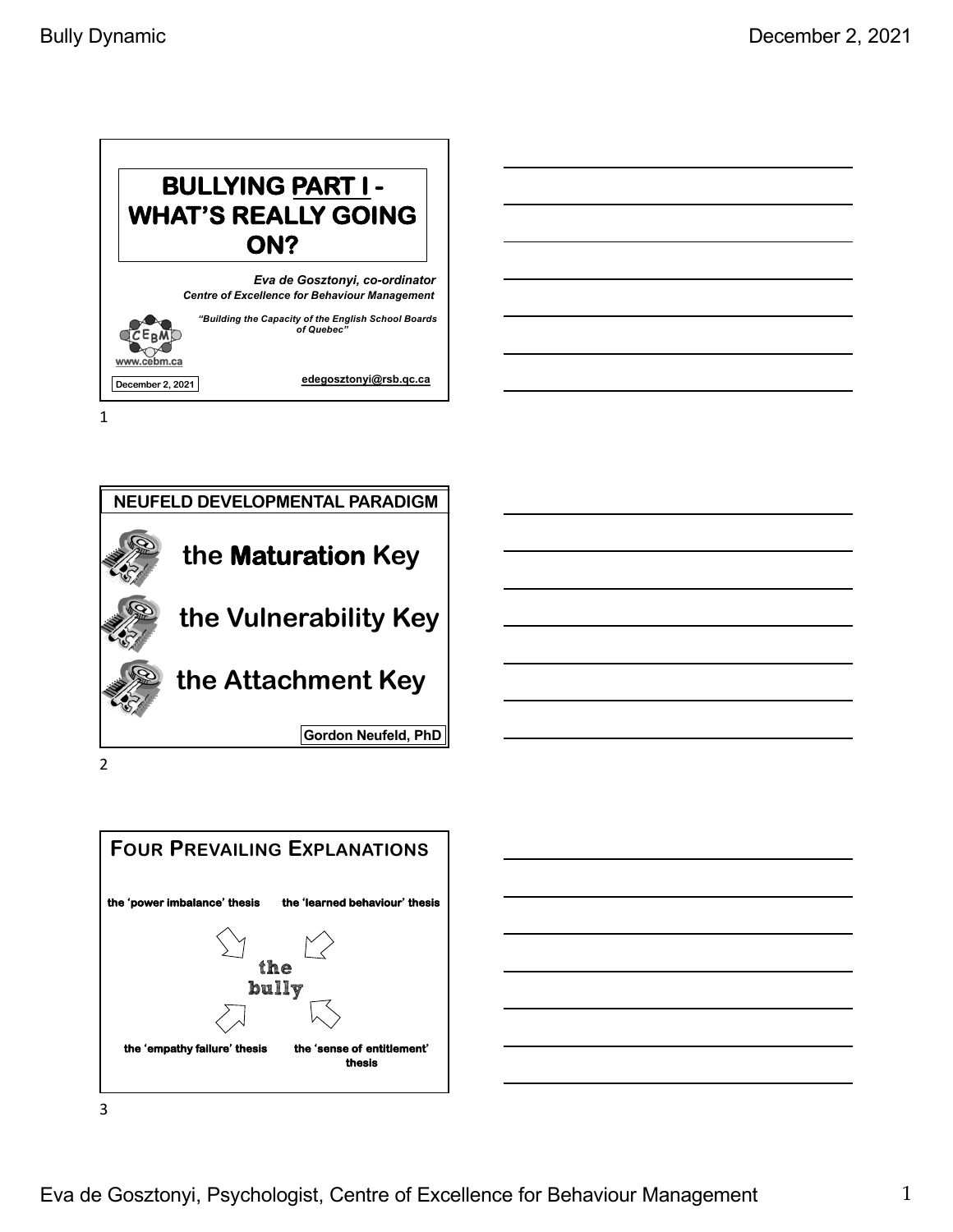





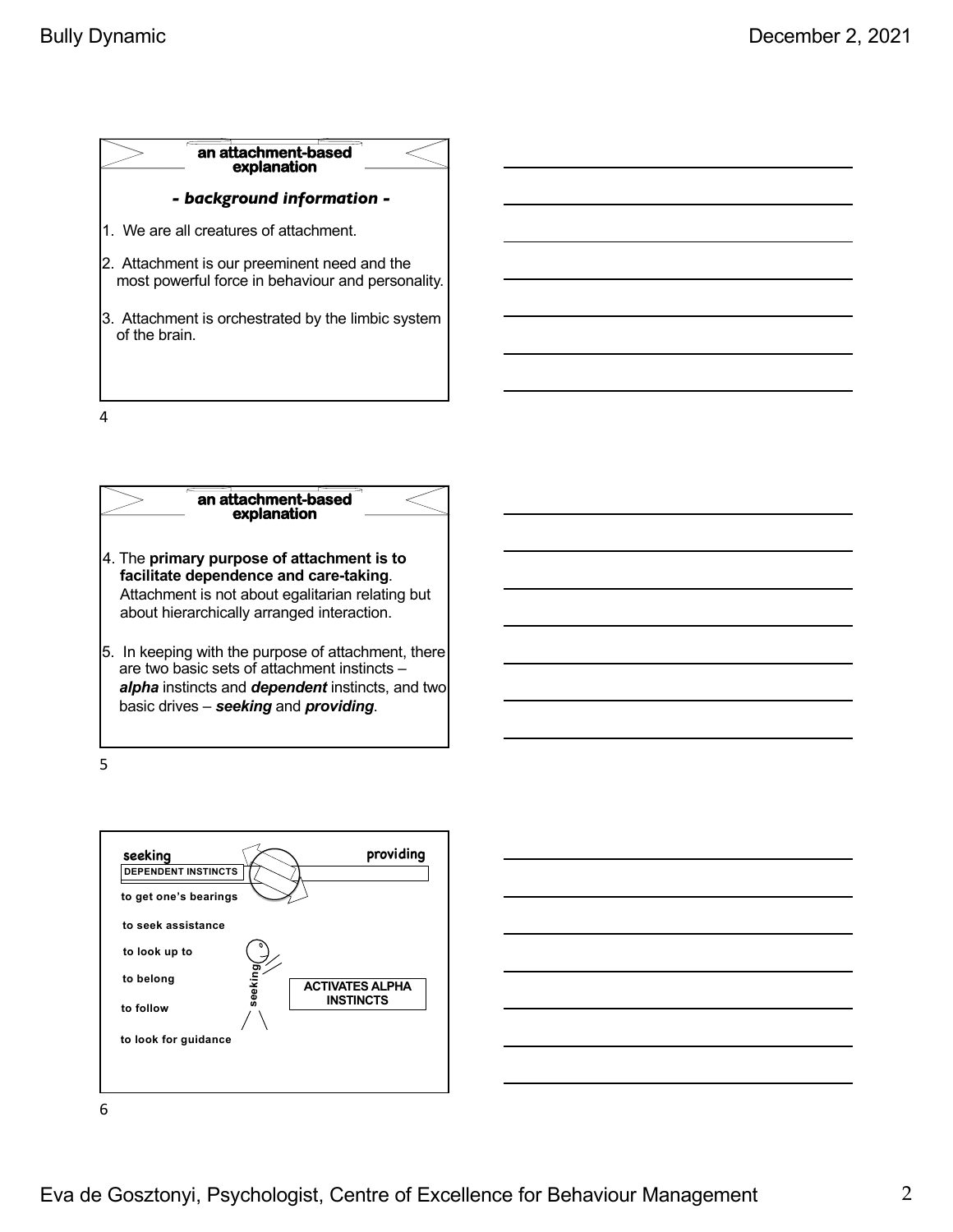







8



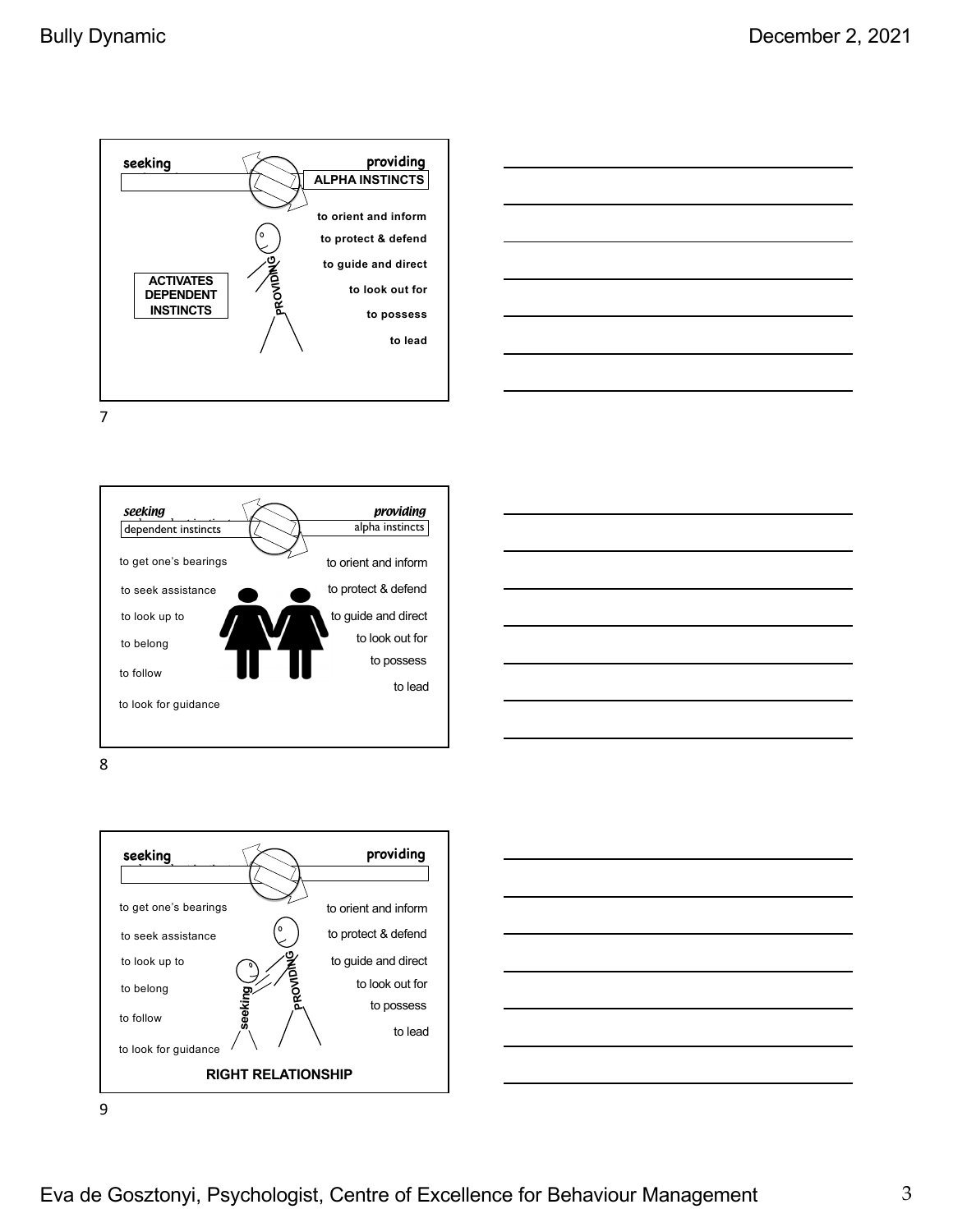### 6. These alpha and dependent drives are meant to **BE FLUID AND RESPONSIVE TO THE SITUATION AND RELATIONSHIP but can become stuck, called Alpha Complex** • Bossy, controlling, demanding • Seeks to be on top • Difficulty taking direction **an attachment-based explanation**

- Driven to trump or have the last word
- Shows superiority "know it all"

10

### *7. To fulfill the* ʻ*provider*<sup>&#</sup>x27; *role, our limbic system must be able to move us to …*

#### *… assert dominance*

e. g. to take the lead, to take control, to give orders, to demand deference, to command attention, to get on top of things, to be in the know, to provide answers, to trump interaction, to have the last word

#### *… assume responsibility*

e. g. to make things work for, to feel guilty when, to feel badly when, to fix things for, to make things better for, to feel remorse concerning, to make sacrifices for

#### *… care for and to care about*

e. g. to be concerned about, to help, to bear the burdens<br>of, to give assistance to, to meet the needs of, to provide what is needed

11

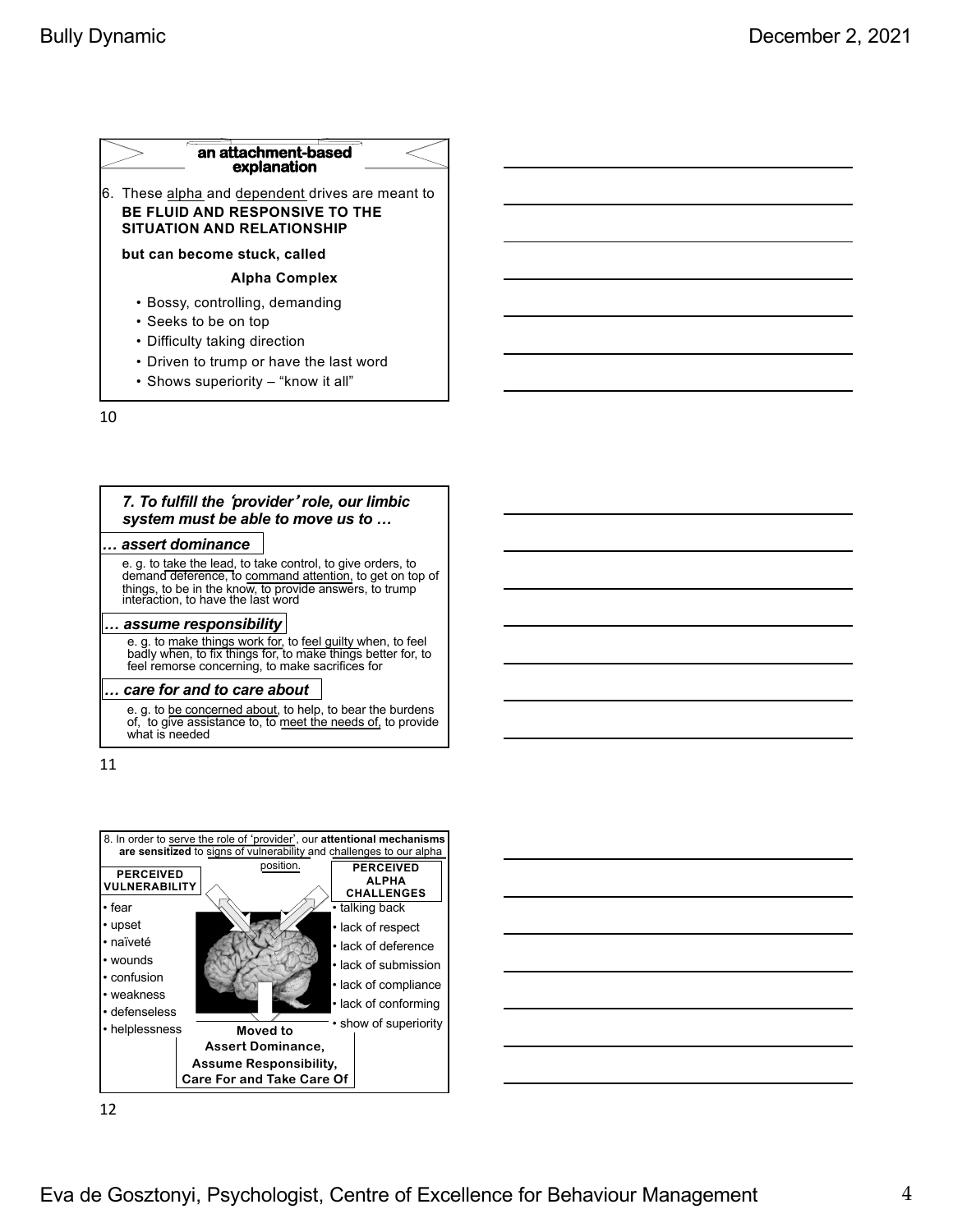### **an attachment-based explanation**

- 9. **Humans are easily wounded**. If one's vulnerability is too much to bear, defensive filters are activated which **numb out the more vulnerable feelings** and their corresponding impulses.
- 10. The emotions and impulses associated with **caring** and **responsibility** are much more vulnerable than those associated with dominance.

13



14



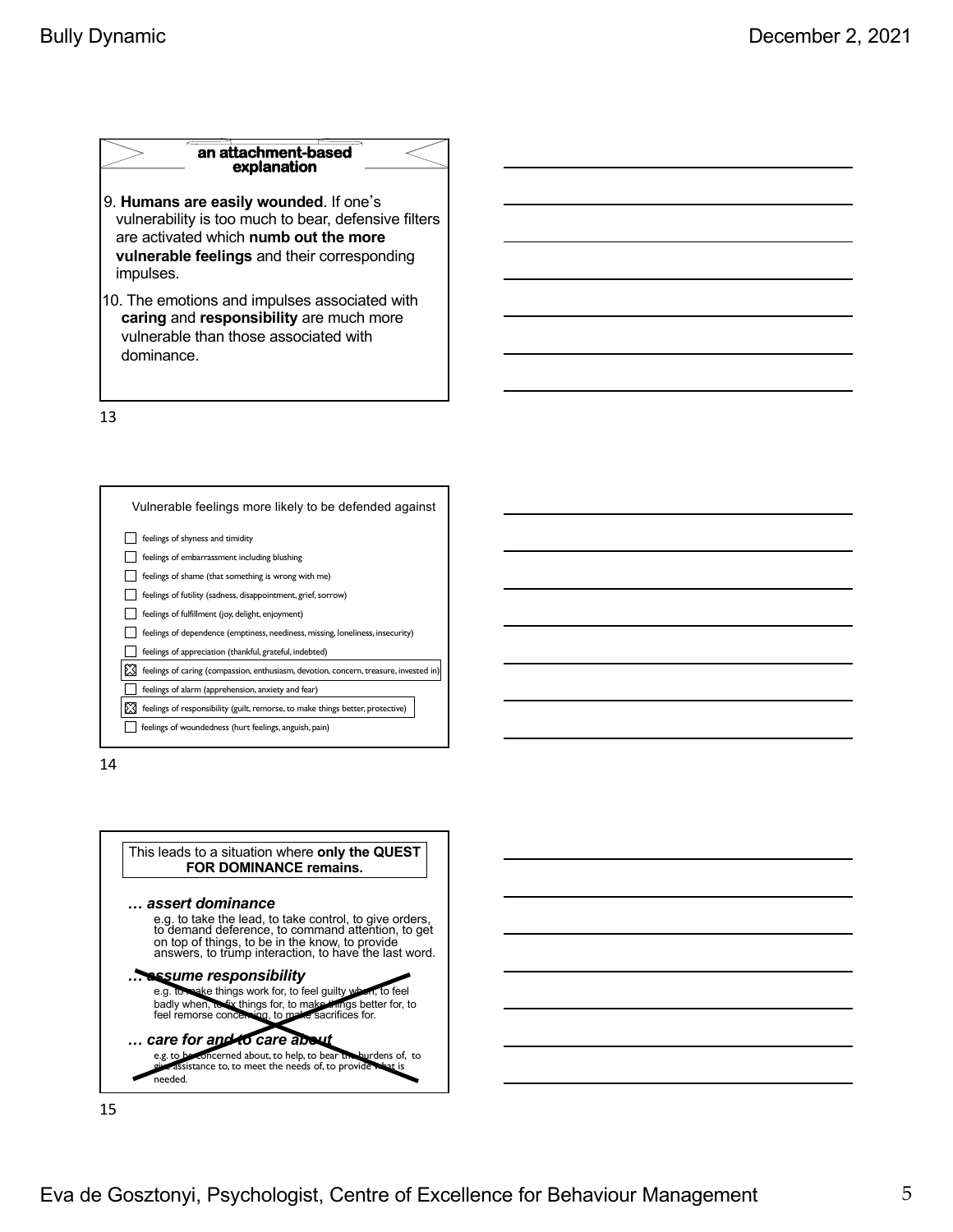## **ALPHA AWRY**

*When the ALPHA ATTACHMENT INSTINCTS to DOMINATE are no longer TEMPERED by CARING and RESPONSIBILITY, the* **bully instinct** *is born.* 

- the quest for dominance becomes divorced from its intended purpose
- the alpha instincts become perverted
- as signs of vulnerability now evoke exploitation rather than care-taking

16

# **THE BULLY INSTINCT**

### **to assert dominance by exploiting vulnerability**

- through fear and intimidation
- through put-downs, shaming & humiliation
- through exposing and embarrassing
- through tricking and conning

But the bully remains highly sensitized to signs of vulnerability and to challenges to the alpha position

17

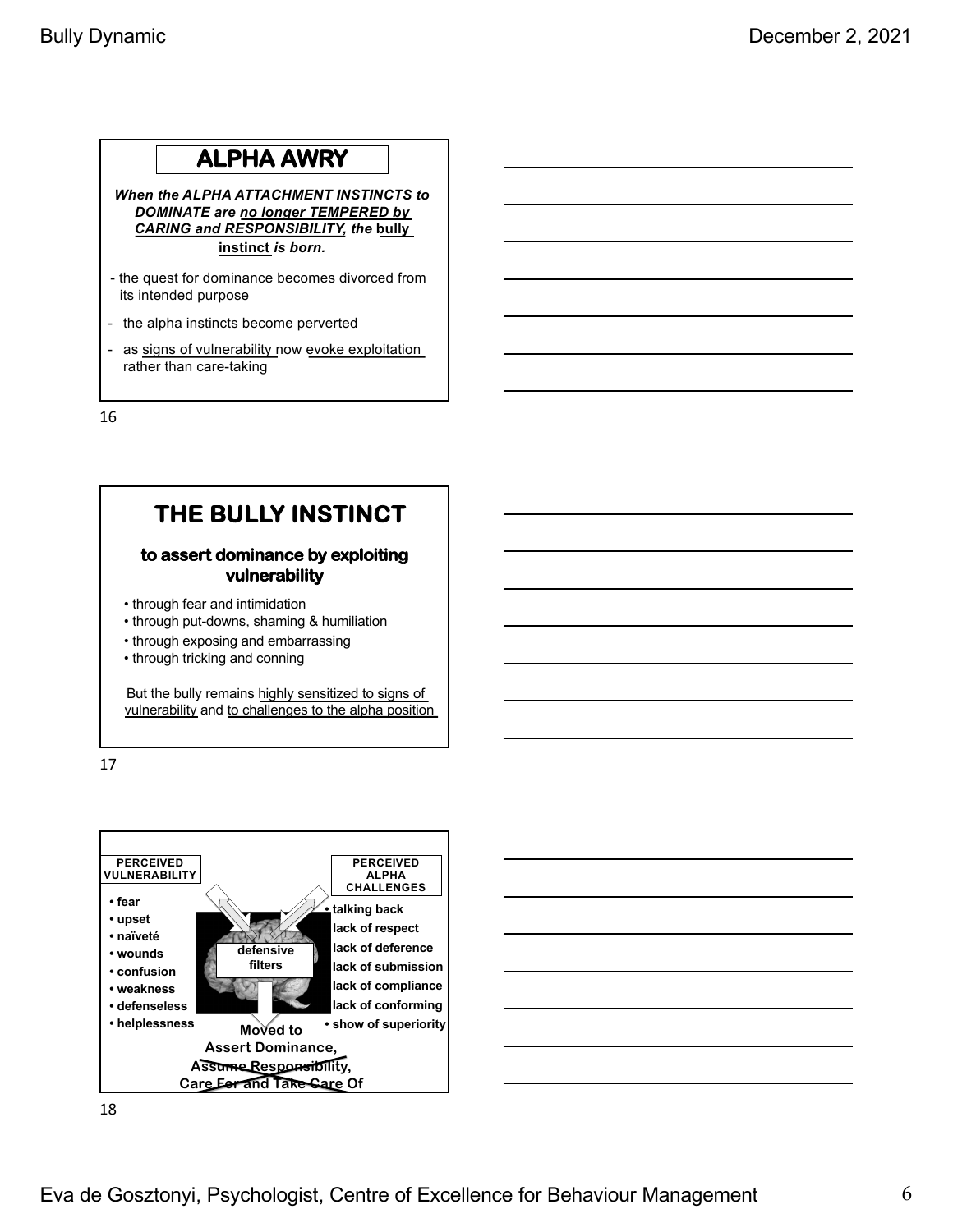## **The 'alpha awry' thesis**

**the bully instinct results from natural alpha instincts perverted by emotional defendedness**

19



20



|        | and the control of |
|--------|--------------------|
|        |                    |
| --     |                    |
| $\sim$ | _____              |
| _      |                    |
|        |                    |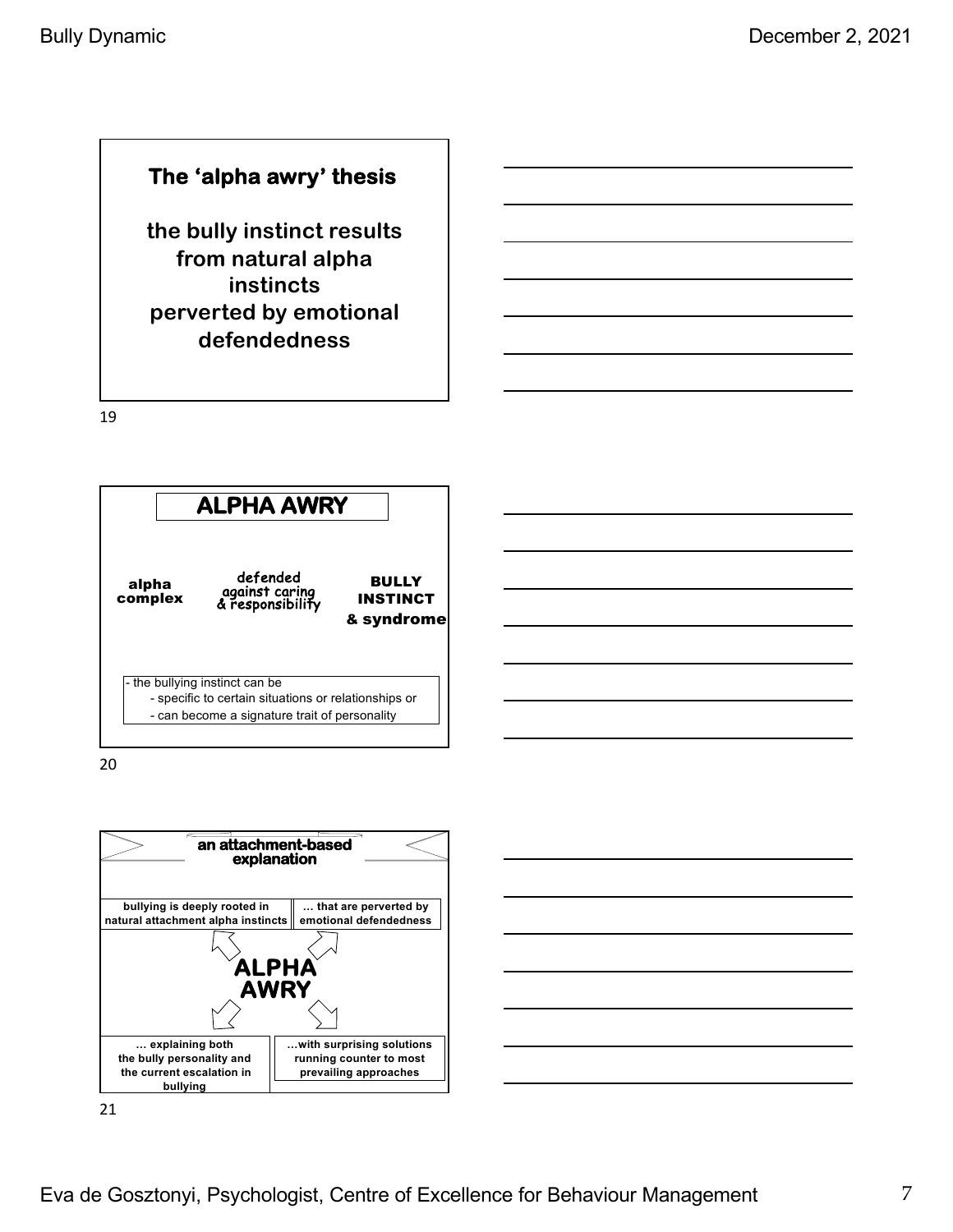



23



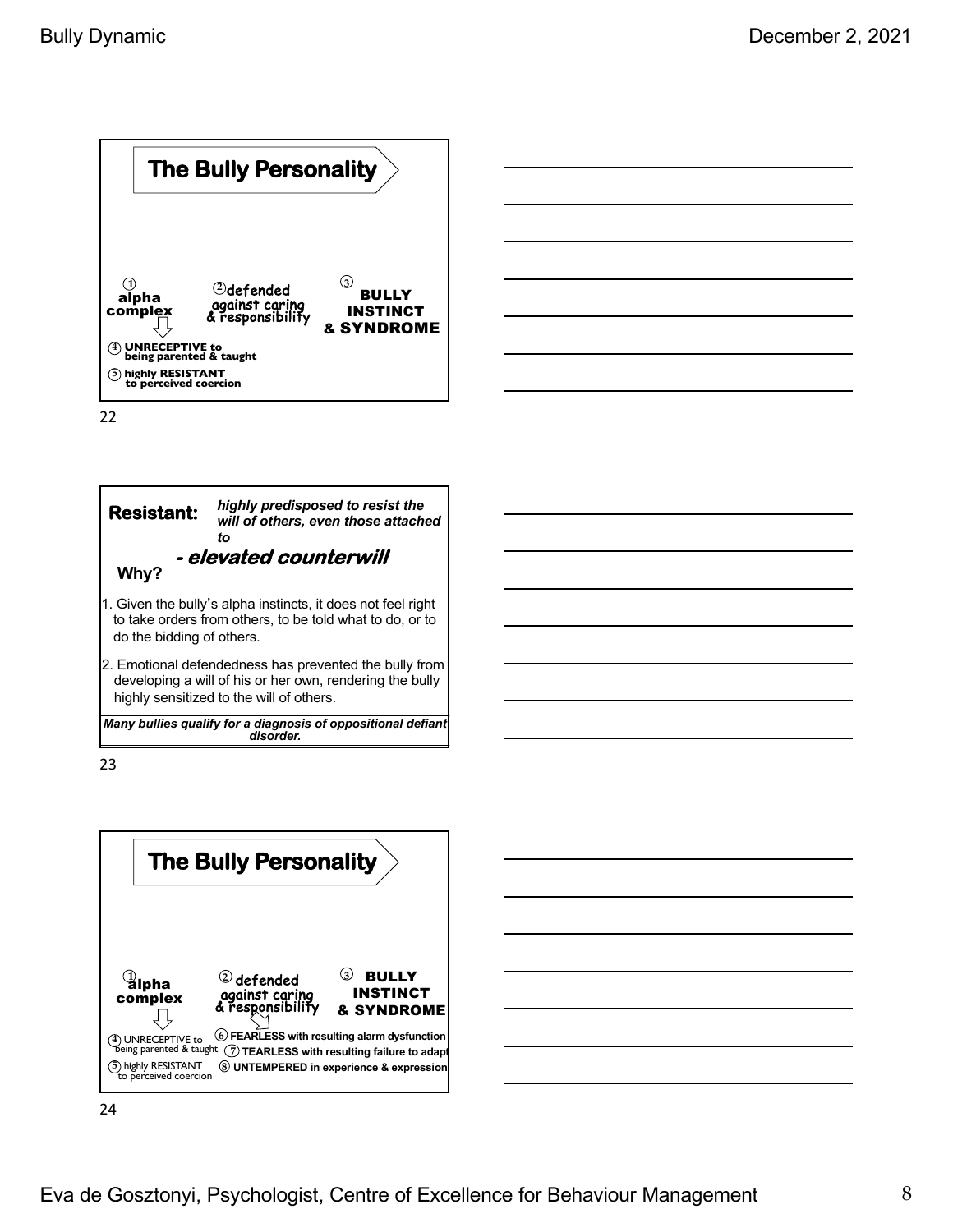#### **Fearless:** *highly alarmed but defended against the feelings of alarm*

### **Why?**

Feelings of alarm (eg, feeling afraid, scared, unsafe, anxious, apprehensive) are highly vulnerable feelings and can be lost when becoming defended against feelings of caring and responsibility.

25



behaviour and gets an adrenalin rush from doing alarming things

*BULLIES ESTABLISH DOMINANCE BY, & GETTING A CHARGE OUT OF, ALARMING OTHERS.*

26

**Tearless:** *devoid of the tears of futility as well as the underlying feelings of futility that drive adaptation* 

**Why?**

Feelings of futility (sadness, disappointment, sorrow, grief) are highly vulnerable feelings and are usually lost when becoming defended against feelings of caring and responsibility.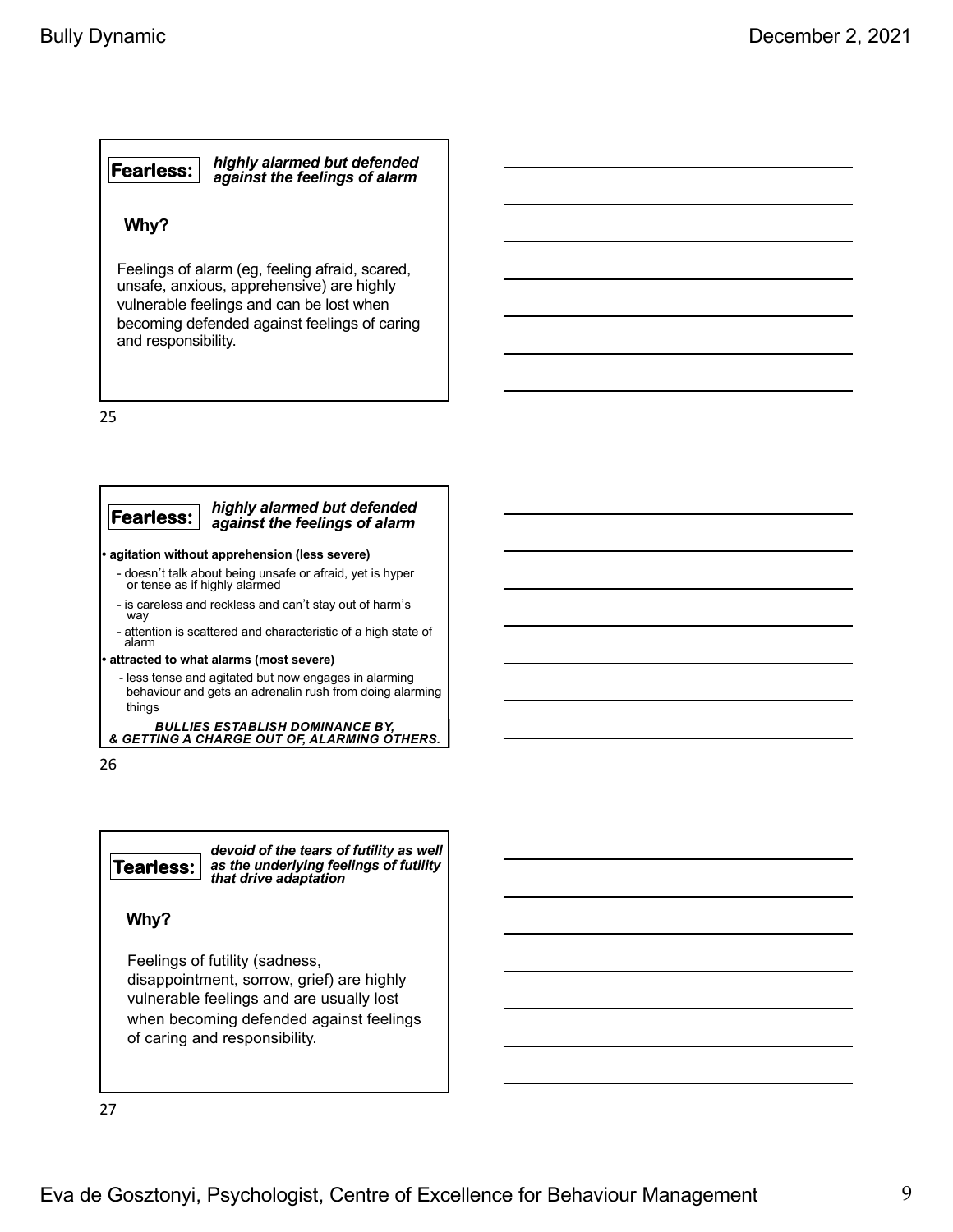| Tearless:                                                                                    | devoid of the tears of futility as well<br>as the underlying feelings of futility<br>that drive adaptation |
|----------------------------------------------------------------------------------------------|------------------------------------------------------------------------------------------------------------|
| • are unable to adapt to their circumstances and to what they<br>can't change in their lives |                                                                                                            |

• are unable to learn from mistakes and failures, including consequences, which only serve then to harden them further

• the lack of neural plasticity renders their brains unable to find work-arounds for any learning disabilities that exist (eg, high illiteracy rates)

• don't get the futility of demanding deference or of possessing someone or of commanding attention or even of ʻraping' love

*BULLIES ESTABLISH DOMINANCE BY, AS WELL AS GET A CHARGE OUT OF, MAKING OTHERS CRY.*

28

**Untempered:** *do not feel emotional discord* **Why?** 1. Their emotional defendedness has prevented the prefrontal cortex – the mixing bowl of the brain -

2. They are also defended against the vulnerable feelings that would normally temper their instincts and impulses (caring, alarm, futility, responsibility).

from developing the capacity for mixed feelings.

29

| Vulnerable feelings more likely to be defended against                                |
|---------------------------------------------------------------------------------------|
| ls:31<br>feelings of shyness and timidity                                             |
| X feelings of embarrassment including blushing                                        |
| feelings of shame (that something is wrong with me)                                   |
| ⊠<br>feelings of futility (sadness, disappointment, grief, sorrow)                    |
| [XX] feelings of fulfillment (joy, delight, enjoyment)                                |
| feelings of dependence (emptiness, neediness, missing, loneliness, insecurity)        |
| D.A<br>feelings of appreciation (thankful, grateful, indebted)                        |
| feelings of caring (compassion, enthusiasm, devotion, concern, treasure, invested in) |
| ⊠<br>feelings of alarm (apprehension, anxiety and fear)                               |
| feelings of responsibility (guilt, remorse, to make things better, protective)        |
| M<br>feelings of woundedness (hurt feelings, anguish, pain)                           |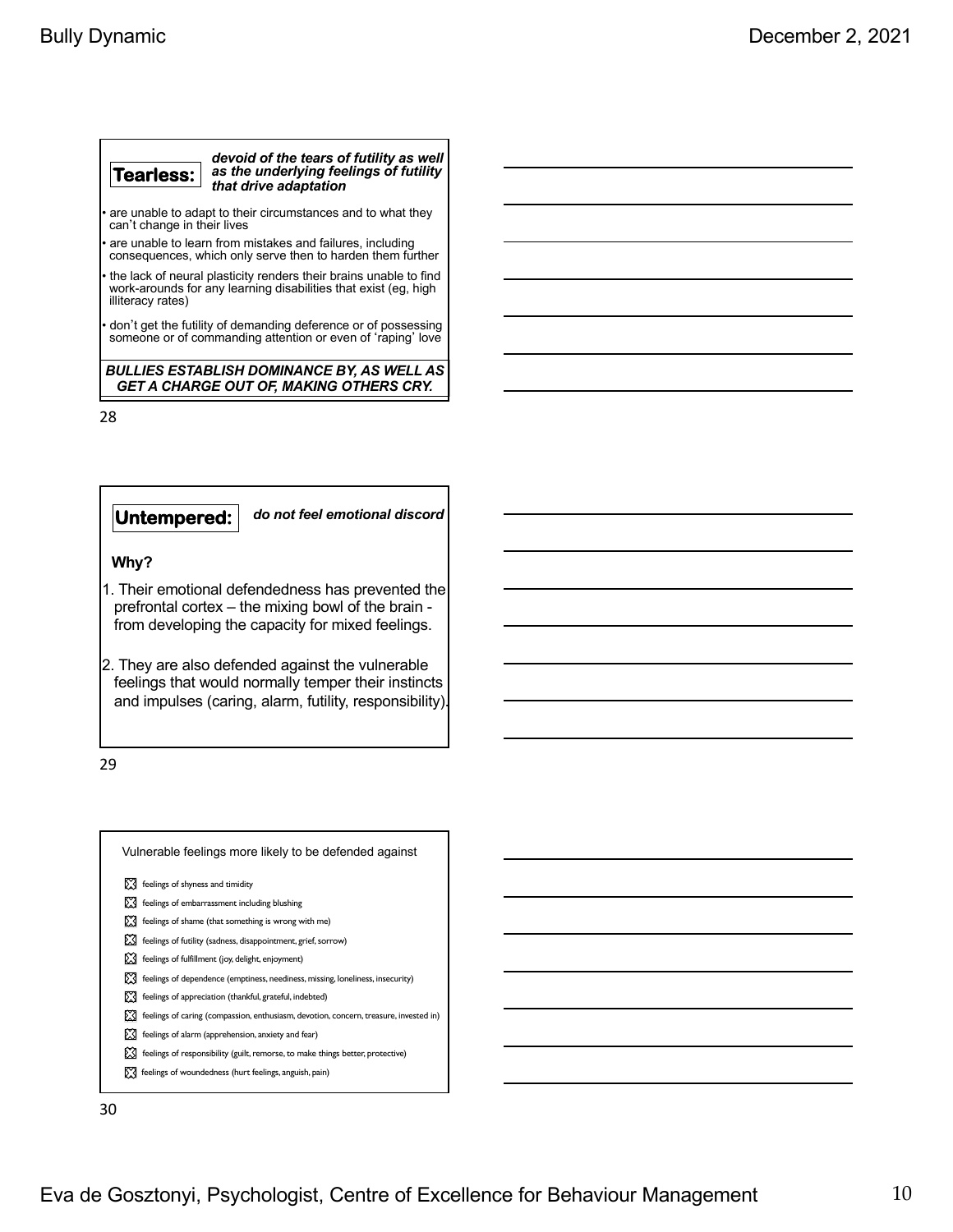

## **Entitled**: *must get their own way*

#### **Why?**

- 1. Forcing one's own way is a typical (although insensitive) alpha method of establishing dominance.
- 2. Bullies **don**'**t feel taken care** of so they feel **they must take care of themselves.**
- 3. Bullies don't get futility even when it is encountered and so are unable to let go (lack of adaptation).
- 4. Bullies have not developed the resilience to be able to handle things not going their way (lack of adaptation).
- 5. Their perverted alpha instincts creates a demanding personality (roots of narcissism in adulthood).

32

## **Sensitive to slight**

### **Why?**

- 1. Their alpha instincts sensitize them to any signs of disrespect or lack of deference.
- 2. Since males in our society show deference with their eyes, failing to avert one's gaze is often taken as an alpha challenge (ʻhe looked at me wrong').
- 3. The more defended a bully is to the **rejection from those most important to them**, the more sensitized to slight from those who do not matter to them.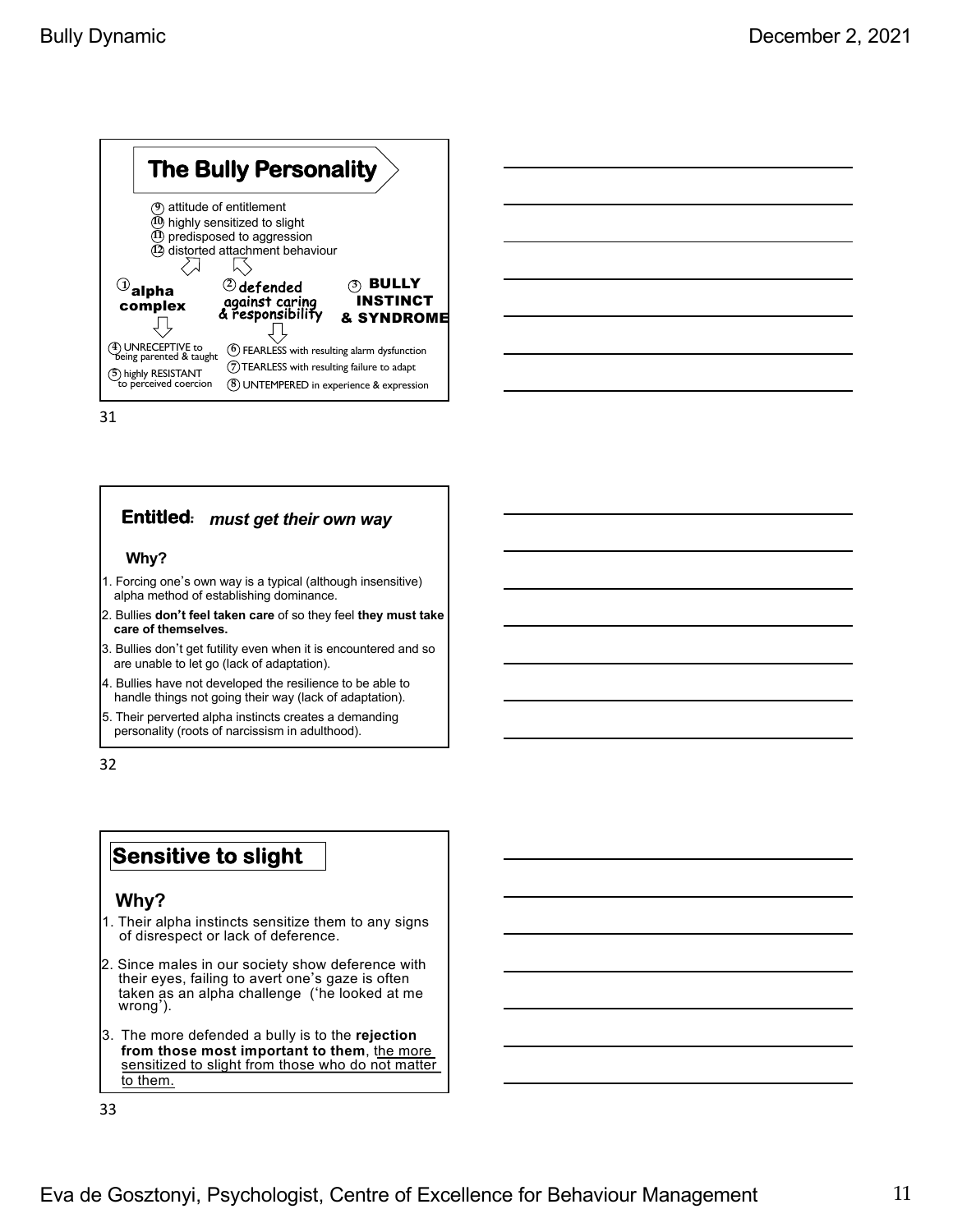## **Distorted attachment**

*- intense, superficial, depersonalized and wounding*

### **Why?**

- 1. Attaching is vulnerable business and so the flight from vulnerability greatly affects how the bully attaches - superficial, depersonalized and lacking in emotional or psychological intimacy.
- 2. Bullies are more likely to ʻ**back**' **into attachment**, using the negative polarity (i.e. repulsive end) of the attachment magnet to establish connection (e.g. repulsed by differences, creating secrets about, discounting as not mattering).

34



35



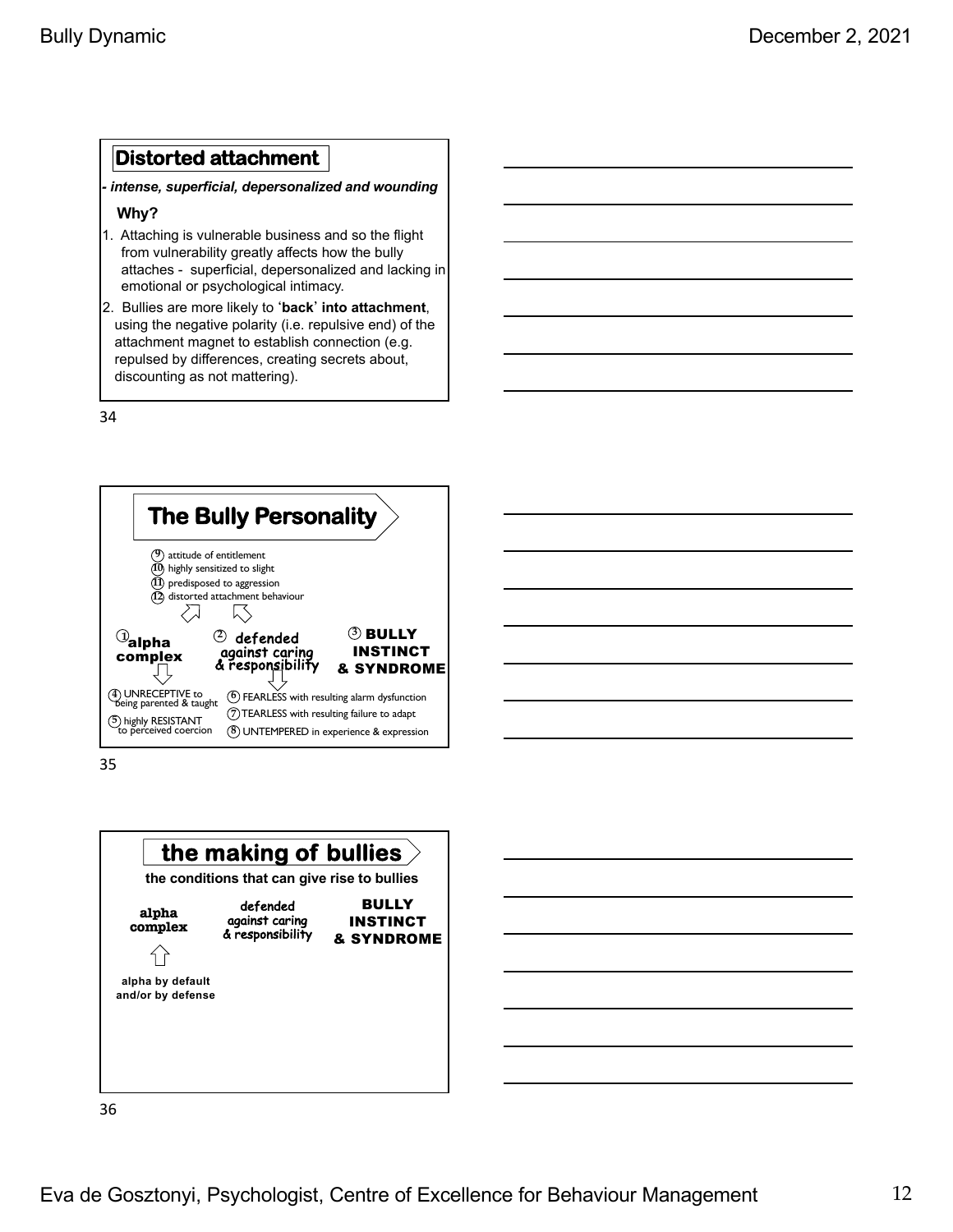#### *happens when adults do not assume an alpha posture or convey an alpha presence happens when it does not feel safe to depend* • parents reacting to their own backgrounds • failure of today's culture to script alpha posturing weak or inadequate parenting • parents looking to child to fill needs • parenting on demand • egalitarian parenting • child-led parenting • parents looking for answers rather than being their child<sup>&#</sup>x27;s answer • separation too much to bear • not feeling taken care of • being bullied by parents, siblings, peers or teachers • feeling abused or exploited • extreme vulnerability or overwhelming sensitivity • parenting practices that<br>exploit a child's state of dependency • experiencing alarming situations or circumstances **alpha by default alpha by defense**

37



38

| defended due to<br>overwhelming sensitivity | defended due to<br>wounds too much to bear                                                         |
|---------------------------------------------|----------------------------------------------------------------------------------------------------|
| qenetics                                    | • facing separation too<br>much to bear                                                            |
| prenatal stress                             | • feeling too alarmed or<br>alarmed for too long                                                   |
| birth trauma                                | • experiencing being<br>shamed or humiliated<br>or feeling as if<br>something is wrong<br>with one |